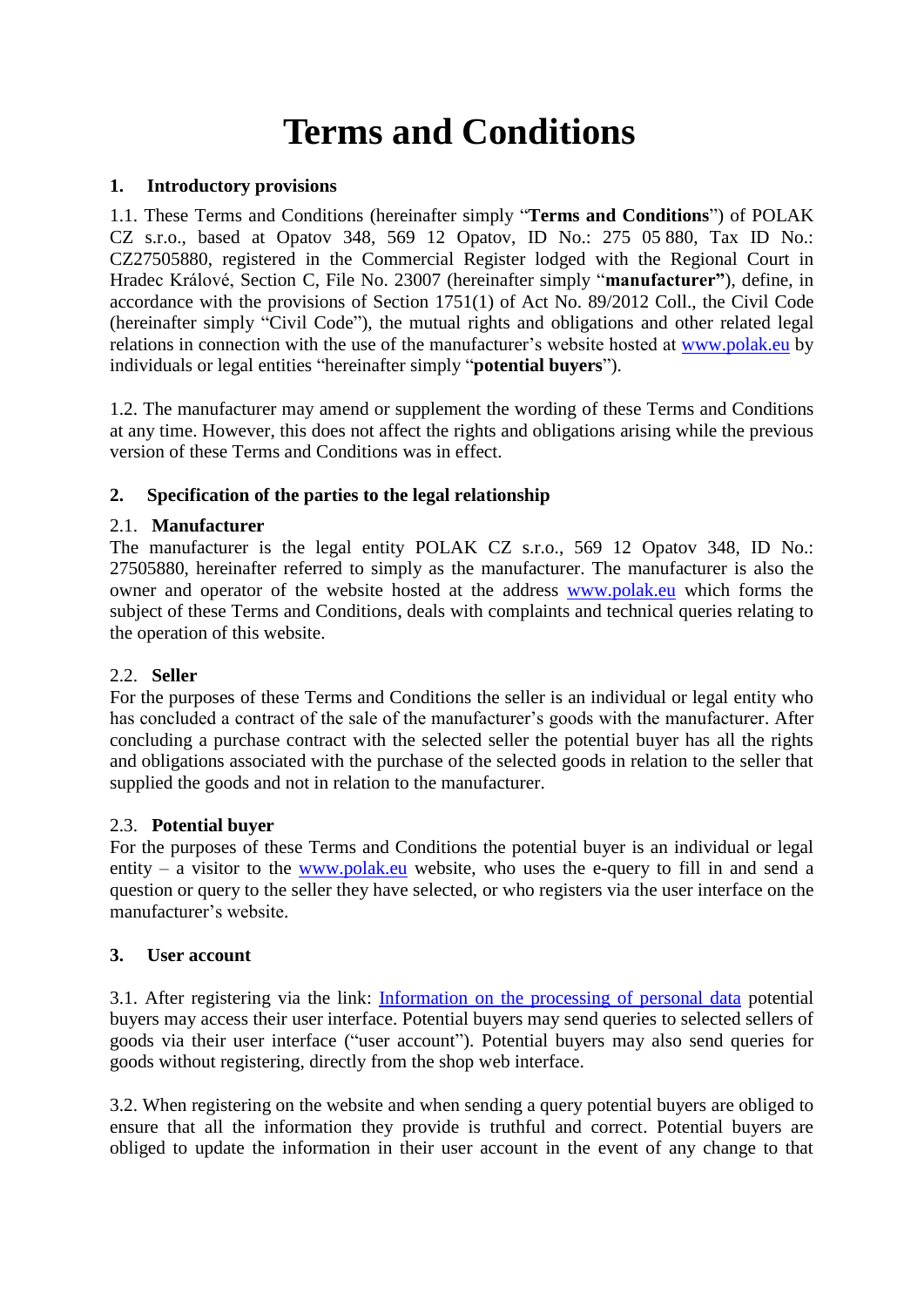information. The selected seller considers the information stated by the potential buyer in the user account and when sending a query about goods to that seller to be correct.

3.3. Access to the user account is secured with a username and password. Potential buyers are obliged to keep the details required to access their user account secret and thus particularly to protect their username and password against misuse.

3.4. The potential buyer is not entitled to allow third parties to use the user account.

3.5. The manufacturer may terminate the user account, particularly if the potential buyer does not use the user account for more than 3 years, or if the potential buyer commits a breach of the obligations when using the user account (including these Terms and Conditions and the associated rights and obligations).

3.6. The potential buyer is aware that the user account may not necessarily be continuously accessible, particularly due to essential maintenance of the manufacturer's hardware and software, or essential maintenance of third-party hardware and software.

# **4. E-query sent to individual sellers**

4.1. All presentations of goods hosted on the manufacturer's web interface are merely or an informative nature. The provisions of Section 1732(2) of the Civil Code do not apply.

No purchase contract is concluded between the manufacturer and the potential buyer. After a query has been sent for specific goods selected by the potential buyer the potential buyer will be contacted by the selected seller, who will provide more information about the goods to which the query relates, their delivery terms and payment terms, and will send the potential buyer an offer.

4.2. The shop web interface contains information about the goods and the prices for the individual goods as recommended by the manufacturer. The recommended prices of the goods are stated exclusive of value added tax. Value added tax is added to the recommended prices of the goods for the potential buyer's information in the query form. Stating the recommended prices of the goods does not prevent the individual sellers from concluding a purchase contract with the potential buyer under terms arranged on an individual basis.

4.3. The potential buyer may send a query about goods to the seller they have selected by filling in the query form in the shop web interface. The query form particularly contains information about:

- 4.3.1. the goods to which the query relates and their recommended price,
- 4.3.2. the contact details of the potential buyer,
- 4.3.3. the selected seller,
- 4.3.4. the potential buyer's delivery details for the seller,
- 4.3.5. the preferred payment method,
- 4.3.6. the preferred transport method,
- 4.3.7. a note made by the potential buyer concerning the goods.

4.4. Sending a query via the shop web interface: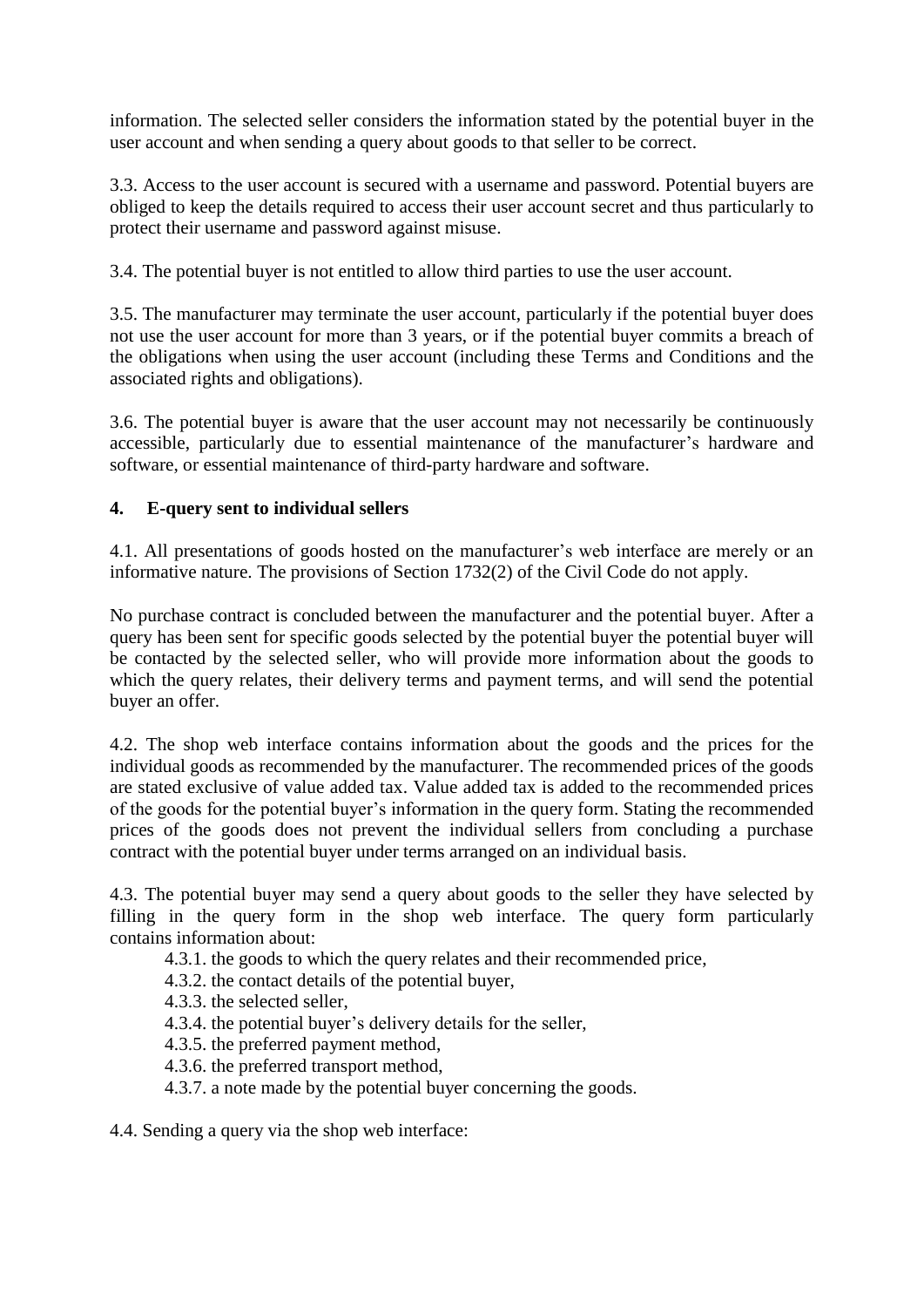The potential buyer sends the query to the selected seller by inserting the goods item into the query form (choosing "select" on the goods card) specifying the desired number of items, entering selected variants of the goods (RAL colour scheme), the preferred payment method, the preferred transport method, contact and delivery details, and any note), then selects from the list the seller to which the query is to be sent and then sends the query by clicking "send". If the query does not contain the requisite details, the system notifies the potential buyer and the query is not sent.

The potential buyer is not obliged to register in order to send a query.

After the query has been sent the system displays a message confirming this and the potential buyer receives confirmation of the query in the form of a "copy" of the query sent to the email address specified in the query.

4.6. The information stated in the query is considered to be correct. The potential buyer has the chance to check that information before sending the query. Immediately after receiving the query the seller will send the potential buyer confirmation of receipt by electronic mail, to the potential buyer's email address as specified in the user interface or in the query (hereinafter simply "potential buyer's email address").

4.7. Depending on the nature of the query (the quantity of the goods, the price, the transport costs), the seller is always entitled to request that the potential buyer provide additional confirmation of the query, either by telephone or by mail. If the potential buyer does not provide additional confirmation of the query at the seller's request, it is considered that the potential buyer is no longer interested in the goods.

4.8. The contractual relationship (purchase contract) between the potential buyer and the selected seller is established when an offer is sent to the potential buyer by the selected seller to the potential buyer's email address and upon the confirmation (acceptance) of that offer by the potential buyer, by electronic mail, in writing, by telephone or in person.

4.9. A contract concluded between the potential buyer and a seller may be amended, supplemented or terminated solely on the basis of an agreement between the potential buyer and the seller, in writing or by email. Changes must be confirmed by both contracting parties.

4.10. The potential buyer agrees to the use of remote communication when concluding the purchase contract with the selected seller. The costs incurred by the potential buyer through the use of remote communication to send a query or conclude a purchase contract with the selected seller (the costs of the internet connection and telephone calls) are to be paid by the potential buyer; such costs do not differ from the basic rate.

# **5. Recommended price of the goods**

5.1. The recommended price of the goods is stated exclusive of VAT for each individual type of goods. VAT is added to the final price in the query form for all the goods included in the query.

5.2. The agreement on the price between the potential buyer and the specific seller is concluded when the seller selected by the potential buyer sends an offer to the potential buyer and that offer is confirmed (approved) by the potential buyer.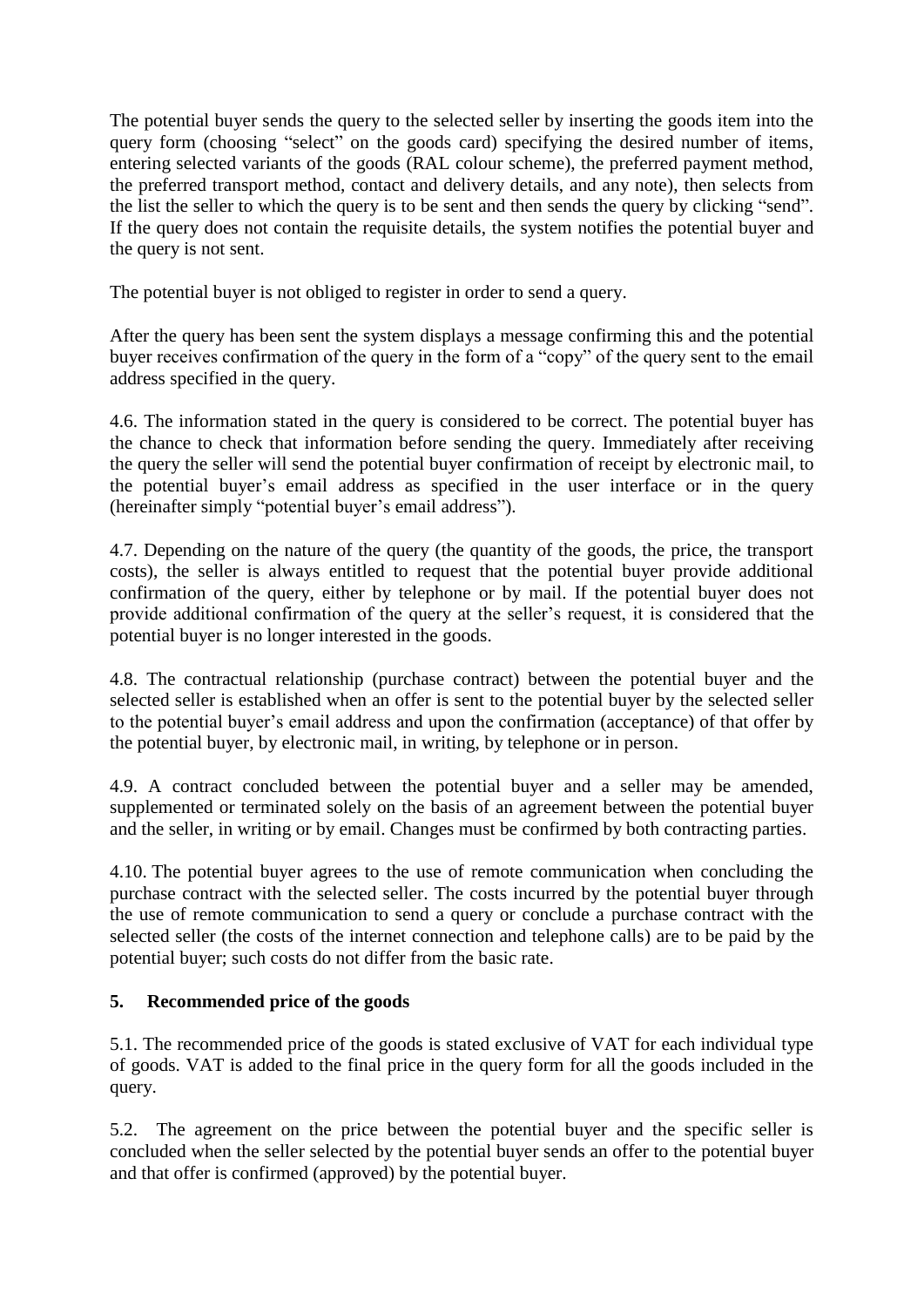5.3. The seller has the option not to conclude a contract or to terminate a contract in the event of an evident error in the price of the goods as stated in the offer as compared to the usual price.

# **6. Defect liability and warranty terms**

Claims relating to rights arising from defective performance are to be filed at the registered address of the selected seller and not with the manufacturer. The seller will subsequently file the claim with the manufacturer.

## **7. Further rights and obligations of the contracting parties**

7.1. The manufacturer is not bound in relation to potential buyer by any codes of conduct as defined by the provisions of Section 1826(1) e) of the Civil Code, as amended.

7.2. The potential buyer hereby accepts the risk of circumstances changing in accordance with Section 1765(2) of the Civil Code.

## **8. Protection of personal data and sending commercial messages**

POLAK CZ s.r.o. is obliged to protect and secure your personal data. We use a variety of security technologies and procedures to protect your personal data against unauthorised access, use or disclosure. POLAK CZ s.r.o. does not sell or in any way lease your personal data to anyone else.

How the seller processer's the buyer's personal data is described in the section [Information on](https://www.nabytek-polak.cz/clanek/296-informace-o-zpracovani-osobnich-udaju.html)  [the processing of personal data.](https://www.nabytek-polak.cz/clanek/296-informace-o-zpracovani-osobnich-udaju.html)

## **9. Sending commercial messages and storage of cookies**

The potential buyer agrees to allow cookies to be stored on his or her computer. If a query can be made on the website without cookies being stored on the potential buyer's computer, the potential buyer may revoke the consent pursuant to the previous sentence at any time.

## **10. Delivery**

The potential buyer may receive correspondence from the selected seller or selected sellers at the email address specified in the potential buyer's user account or at the address specified by the potential buyer in the query.

## **11. Final provisions**

11.1. Legal relations arising from these Terms and Conditions not explicitly treated herein are governed by the relevant provisions of Act No. 89/2012 Coll., of the Civil Code, as amended.

11.2. If the relationship associated with the use of the website contains an international element, the parties have agreed that that relationship will be governed by Czech law. This does not affect consumer rights arising from the generally binding legislation.